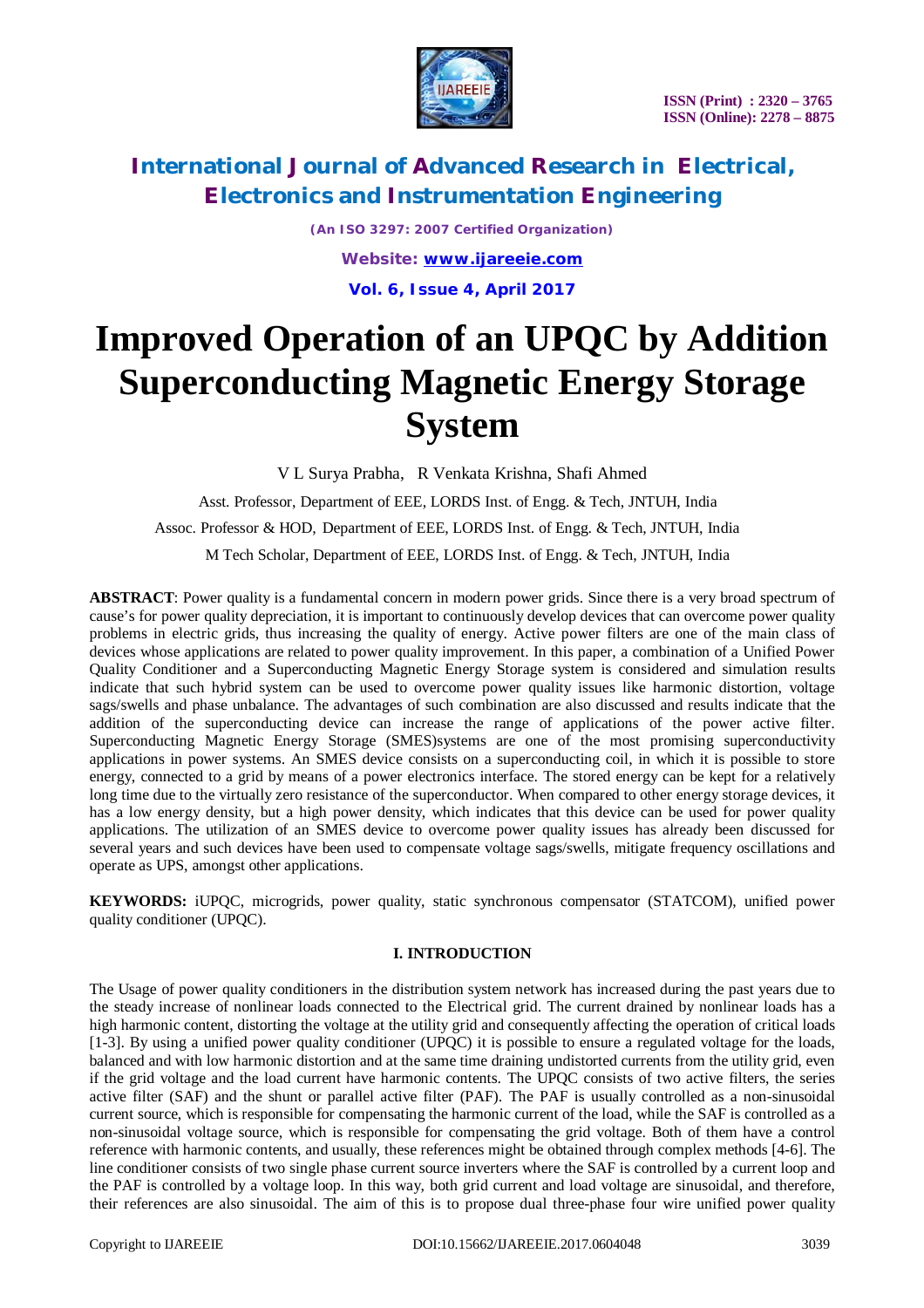

*(An ISO 3297: 2007 Certified Organization)*

### *Website: [www.ijareeie.com](http://www.ijareeie.com)*

### **Vol. 6, Issue 4, April 2017**

conditioner (iUPQC) by using fuzzy logic in shunt active filter. It is to be used in the utility grid connection. Fuzzy logic control methodology has been demonstrated to allow solving uncertain and vague problems. In this paper fuzzy logic controller is used for generation of switching pulses for PWM controllers [7]. The advantages of using fuzzy system are simplicity, ease of application, flexibility, speed and ability to deal with imprecision and uncertainties. Due to absorbing and supplying of active and reactive power in active filter, the capacitance voltage is not maintained constant. In literature many controllers are used for capacitance balancing, such as PI, PID, and fuzzy logic controller. In this paper, fuzzy control algorithm is used to balance the dc voltage of capacitance in order to improve the performance of controller. The proposed method is evaluated and tested under non sinusoidal source voltage conditions using Mat lab/Simulink software. The performance of UPQC depends on the characteristic of the active filters. The fuzzy logic controller is used in almost all sectors of industry and power systems and science and one among them is harmonic current and reactive power compensation [8].

In this way, both grid current and load voltage are sinusoidal, and therefore, their references are also sinusoidal. Some authors have applied this concept, using voltage source inverters in uninterruptable power supplies and in UPQC [9]. In [10], this concept is called "dual topology of unified power quality conditioner" (iUPQC), and the control schemes use the p−q theory, requiring determination in real time of the positive sequence components of the voltages and thecurrents. The aim of this project is to propose a simplified control technique for a dual three-phase topology of a unified power quality conditioner (iUPQC) to be used in the utility grid connection. The proposed control scheme is developed in ABC reference frame and allows the use of classical control theory without the need for coordinate transformers and digital control implementation. The references to both SAF and PAFs are sinusoidal, dispensing the harmonic extraction of the grid current and load voltage [11-13].

#### **II. EQUIPMENT APPLICABILITY**

In order to clarify the applicability of the improved iUPQC controller, depicts an electrical system with two buses in spotlight, i.e., bus A and bus B. Bus A is a critical bus of the power system that supplies sensitive loads and serves as point of coupling of a microgrid. Bus B is a bus of the microgrid, where nonlinear loads are connected, which requires premium-quality power supply. The voltages at buses A and B must be regulated, in order to properly supply the sensitive loads and the nonlinear loads. The effects caused by the harmonic currents drawn by the nonlinear loads should be mitigated, avoiding harmonic voltage propagation to bus A.

The use of a STATCOM to guarantee the voltage regulation at bus A is not enough because the harmonic currents drawn by the nonlinear loads are not mitigated. On the other hand, a UPQC or an iUPQC between bus A and bus B can compensatethe harmonic currents of the nonlinear loads and compensate the voltage at bus B, in terms of voltage harmonics, unbalance, and sag/swell. Nevertheless, this is still not enough to guarantee the voltage regulation at bus A. Hence, to achieve all the desiredgoals, a STATCOM at bus A and a UPQC (or an iUPQC) between buses A and B should be employed. However, the costs of this solution would be unreasonably high.

An attractive solution would be the use of a modified iUPQC controller to provide also reactive power support to bus A, in addition to all those functionalities of this equipment, as presented. Note that the modified iUPQC serves as an intertie between buses A and B. Moreover, the microgrid connected to the bus B could be a complex system comprising distributed generation, energy management system, and other control systems involving microgrid, as well as smart grid concepts.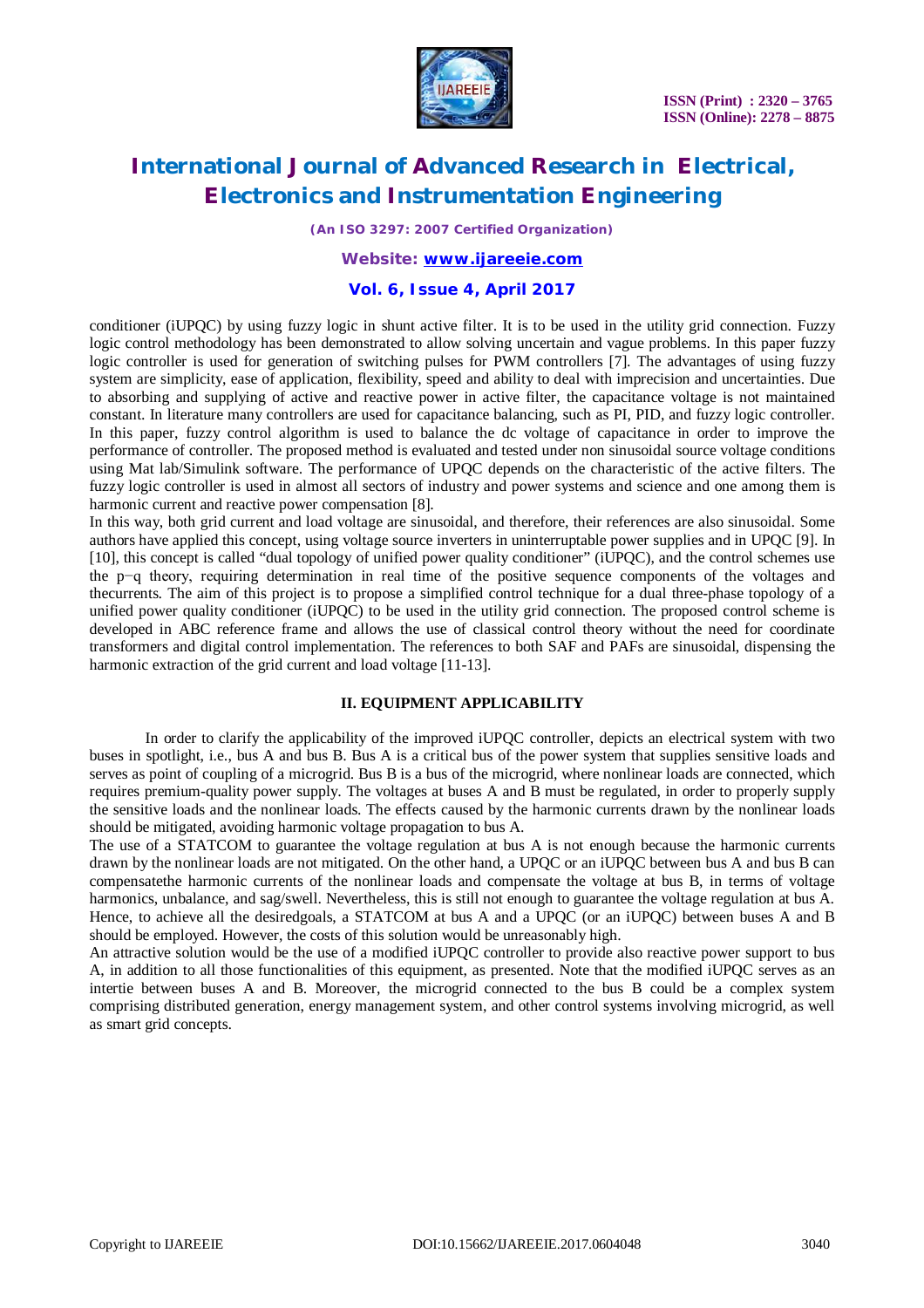

*(An ISO 3297: 2007 Certified Organization)*

*Website: [www.ijareeie.com](http://www.ijareeie.com)*

**Vol. 6, Issue 4, April 2017**



Fig.1. Modified iUPQC Configuration.

In summary, the modified iUPQC can provide the following functionalities:

a) "Smart" circuit breaker as an intertie between the grid and the microgrid;

b) Energy and power flow control between the grid and the microgrid (imposed by a tertiary control layer for the microgrid);

c) Reactive power support at bus A of the power system;

d) voltage/frequency support at bus B of the microgrid;

e) Harmonic voltage and current isolation between bus A and bus B (simultaneous grid-voltage and load-current active filtering capability);

f) Voltage and current imbalance compensation.

According to the conventional iUPQC controller, the shunt converter imposes a controlled sinusoidal voltage at bus B, which corresponds to the aforementioned functionality (d). As a result, the shunt converter has no further degree of freedomin terms of compensating active- or reactive-power variables to expand its functionality. On the other hand, the series converter of a conventional iUPQC uses only an active-power control variable *p*, in order to synthesize a fundamental sinusoidal current drawn from bus A, corresponding to the active powerdemanded by bus B. If the dc link of the iUPQC has no large energy storage system or even no energy source, the control variable *p* also serves as an additional active-power reference to the series converter to keep the energy inside the dc link of the iUPQC balanced. In this case, the losses in the iUPQC and the active power supplied by the shunt converter must be quickly compensated in the form of an additional active power injected by the series converter into the bus B.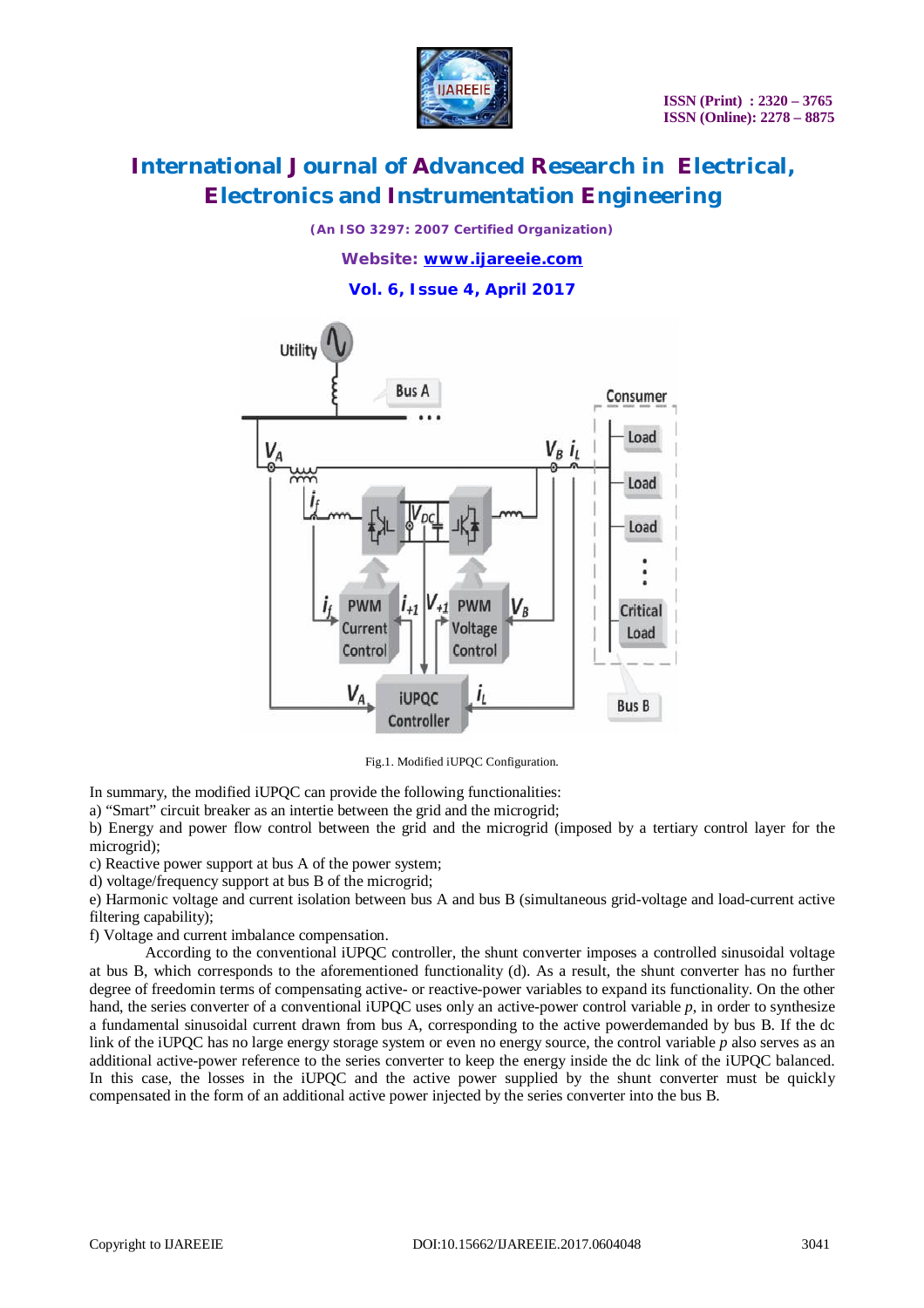

*(An ISO 3297: 2007 Certified Organization)*

*Website: [www.ijareeie.com](http://www.ijareeie.com)*

**Vol. 6, Issue 4, April 2017**



The iUPQC can serve as:

a) "Smart" circuit breaker and as

b) Power flow controller between the grid and the microgrid only if the compensating active- and reactive-power references of the series converter can be set arbitrarily. In this case, it is necessary to provide an energy source (or large energy storage) associated to the dc link of the iUPQC.

The last degree of freedom is represented by a reactive-power control variable  $\bar{q}$  for the series converter of the iUPQC. In this way, the iUPQC will provide reactive-power compensation like a STATCOM to the bus A of the grid. As it will beconfirmed, this functionality can be added into the controller without degrading all other functionalities of the iUPQC.

#### **III. IMPROVED IUPQC CONTROLLER**

#### *A. Main Controller*

Fig.1. depicts the iUPQC hardware and the measured units of a three-phase three-wire system that are used in the controller. Fig.2. shows the proposed controller. The controller inputs are the voltages at buses A and B, the current demanded by bus B  $(i_l)$ , and the voltage  $v_{DC}$  of the common dc link. The outputs are the shunt-voltage reference and the series-current reference to the pulse width modulation (PWM) controllers. The voltage and current PWM controllers can be as simple as thoseemployed, or be improved further to better deal with voltage and current imbalance and harmonics. First, the simplified Clark transformation is applied to the measured variables. As example of this transformation, the grid voltage in the *αβ*-reference frame can be calculated as

$$
\begin{bmatrix} V_{A_{\alpha}} \\ V_{A_{\beta}} \end{bmatrix} = \begin{bmatrix} 1 & 1/2 \\ 0 & \sqrt{3}/2 \end{bmatrix} \begin{bmatrix} V_{A_{\alpha}} \\ V_{A_{\alpha}} \end{bmatrix}_{(1)}
$$

The shunt converter imposes the voltage at bus B. Thus, it is necessary to synthesize sinusoidal voltages with nominal amplitude and frequency. Consequently, the signals sent to the PWM controller are the phase-locked loop (PLL)

 $\lambda$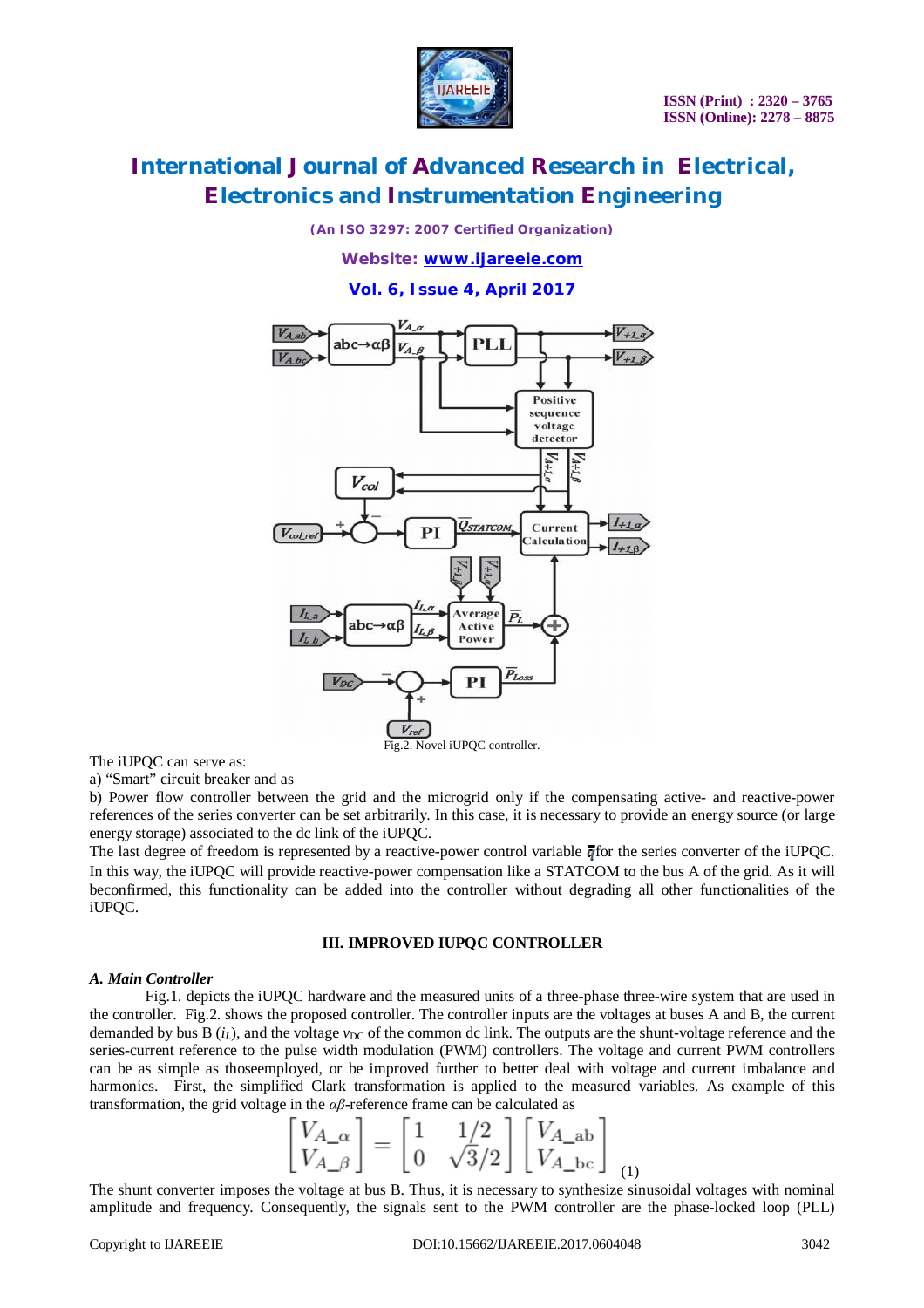

*(An ISO 3297: 2007 Certified Organization)*

### *Website: [www.ijareeie.com](http://www.ijareeie.com)*

### **Vol. 6, Issue 4, April 2017**

outputs with amplitude equal to 1 p.u. In the original iUPQC approach as presented, the shunt-converter voltage reference can be either the PLL outputs or the fundamental positive-sequence component  $V_{A+1}$  of the grid voltage (bus A in Fig.1.). The use of  $V_{A+1}$  in the controller is useful to minimize the circulating power through the series and shunt converters, under normal operation, while the amplitude of the grid voltage is within an acceptable range of magnitude. However, this is not the case here, in the modifiediUPQC controller, since now the grid voltage will be also regulated by the modified iUPQC. In other words, both buses will be regulated independently to track their reference values.

The series converter synthesizes the current drawn from the grid bus (bus A). In the original approach of iUPQC, this current is calculated through the average active power required by the loads  $\bar{P}_L$  plus the power  $\bar{P}_{Lax}$ . The load active power can be estimated by

$$
P_L = V_{+1\_\alpha} \cdot i_{L\_\alpha} + V_{+1\_\beta} \cdot i_{L\_\beta} \tag{2}
$$

Where  $i_{L,\alpha}$ ,  $i_{L,\beta}$  are the load currents, and  $V_{+1,\alpha}$ ,  $V_{+1,\beta}$  are the voltage references for the shunt converter. A low-pass filter is used to obtain the average active power  $(\vec{P}_r)$ .

The losses in the power converters and the circulating power to provide energy balance inside the iUPQC are calculated indirectly from the measurement of the dc-link voltage. In other words, the power signal  $\bar{F}_{\text{loss}}$  is determined by a proportional– integral (PI) controller (PI block in Fig. 2), by comparing themeasured dc voltage *V*DC with its reference value.

The additional control loop to provide voltage regulation like a STATCOM at the grid bus is represented by the control signal  $\bar{Q}_{\text{STATCOM}}$  in Fig.2. This control signal is obtained through a PI controller, in which the input variable is the error between the reference value and the actual aggregate voltage of the grid bus, given by

$$
V_{\text{col}} = \sqrt{V_{A+1_{\text{r}}}}^2 + V_{A+1_{\text{r}}}^2.
$$
 (3)

The sum of the power signals  $\vec{P}_{i}$  and  $\vec{P}_{i}$  composes the active-power control variable for the series converter of the iUPQC ( $\bar{p}$ ) described in Section II. Likewise,  $\bar{Q}_{SFRTCOM}$  is the reactive-power control variable *q*. Thus, the current references *i*+1*α* and *i*+1*β* of the series converter are determined by

$$
\begin{bmatrix} i_{+1\_\alpha} \\ i_{+1\_\beta} \end{bmatrix} = \frac{1}{V_{A+1\_\alpha}^2 + V_{A+1\_\beta}^2} \begin{bmatrix} V_{A+1\_\alpha} & V_{A+1\_\beta} \\ V_{A+1\_\beta} & -V_{A+1\_\alpha} \end{bmatrix} \times \begin{bmatrix} \overline{P}_L + \overline{P}_{\text{Loss}} \\ \overline{Q}_{\text{STATCOM}} \end{bmatrix}
$$
 (4)

#### *B. Power Flow in Steady State*

The following procedure, based on the average power flow, is useful for estimating the power ratings of the iUPQC converters. For combined series–shunt power conditioners, such as the UPQC and the iUPQC, only the voltage sag/swell disturbance and the power factor (PF) compensation of the load produce a circulating average power through the power conditioners. According to Fig.3, the compensation of a voltage sag/swell disturbance at bus B causes a positive sequence voltage at the coupling transformer ( $V_{\text{series}} \neq 0$ ), since *VA*  $\neq VB$ . Moreover,  $V_{\text{series}}$  and  $i_{PB}$ in the coupling transformer leads to a circulating active power  $\bar{P}_{inner}$  in the UPQC.

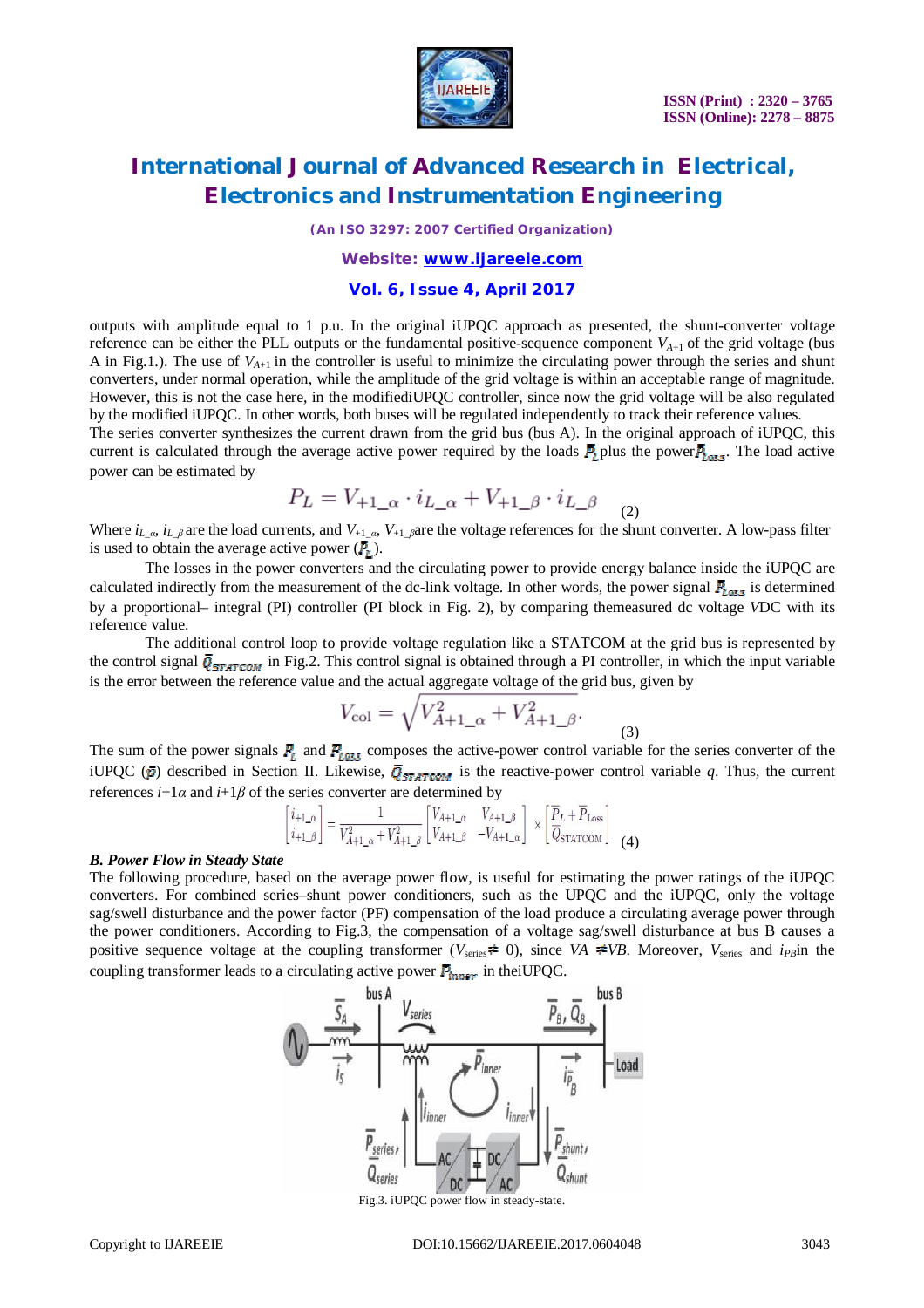

*(An ISO 3297: 2007 Certified Organization)*

### *Website: [www.ijareeie.com](http://www.ijareeie.com)*

### **Vol. 6, Issue 4, April 2017**

Additionally, the compensation of the load PF increases the current supplied by the shunt converter. The following analysis is valid for an iUPQC acting like a conventional UPQC or including the extra compensation like a STATCOM.

First, the circulating power will be calculated when the iUPOC is operating just like a conventional UPOC. Afterward, the equations will include the STATCOM functionality to the grid bus A. In both cases, it will be assumed that the iUPQC controller is able to force the shunt converter of the iUPQC to generate fundamental voltage always in phase with the grid voltage at bus A. For simplicity, the losses in the iUPQC will be neglected.For the first case, the following average powers in steady state can be determined:

$$
\overline{S}_A = \overline{P}_B
$$
\n
$$
\overline{Q}_{shunt} = -\overline{Q}_B
$$
\n
$$
\overline{Q}_{series} = \overline{Q}_A = 0 \text{ var}
$$
\n
$$
\overline{P}_{series} = \overline{P}_{shunt}
$$
\n(8)

Where  $\bar{S}_A$  and  $\bar{Q}_A$  are the apparent and reactive power injected in the bus A;  $\bar{P}_B$  and  $\bar{Q}_B$  are the active and reactive power injected in the bus B;  $\bar{F}_{shunt}$  and  $\bar{Q}_{shunt}$  are the active and reactive power drained by the shunt converter;  $\bar{F}_{series}$  and  $\bar{Q}_{\text{Sertes}}$  are the active and reactive power supplied by the series converter, respectively.

Equations (5) and (8) are derived from the constraint of keeping unitary the PF at bus A. In this case, the current passing through the series converter is responsible only forsupplying the load active power, that is, it is in phase (or counter phase) with the voltages  $V_A$  and  $V_B$ . Thus, (7) can be stated.

If a voltage sag or swell occurs,  $\bar{P}_{\text{Series}}$  and  $\bar{P}_{\text{shunt}}$  will not be zero, and thus, an inner-loop current ( $i_{\text{inner}}$ ) will appear. The series and shunt converters and the aforementioned circulating active power ( $\bar{P}_{inner}$ ) flow inside the equipment. It is convenient to define the following sag/swell factor. Considering *VN* as the nominal voltage

$$
k_{\text{sag/swell}} = \frac{|V_A|}{|\dot{V}_N|} = \frac{V_A}{V_N}
$$

(9) From (5) and considering that the voltage at bus B is kept regulated, i.e.,  $VB = VN$ , it follows that

 $\sqrt{3} \cdot k_{\text{sag/swell}} \cdot V_N \cdot i_S = \sqrt{3} \cdot V_N \cdot i_{P_B}$ 

$$
i_S = \frac{i_{P_B}}{k_{\text{sag/swell}}} = i_{\overline{P}_B} + i_{\text{inner}}
$$
  

$$
i_{\text{inner}} = \left| i_{P_B} \left( \frac{1}{K_{\text{sag/swell}} - 1} \right) \right|
$$
 (10)

The circulating power is given by

$$
\overline{P}_{\text{inner}} = \overline{P}_{\text{series}} = \overline{P}_{\text{shunt}} = 3(V_B - V_A)(i_{P_B} + i_{\text{inner}})_{(12)}
$$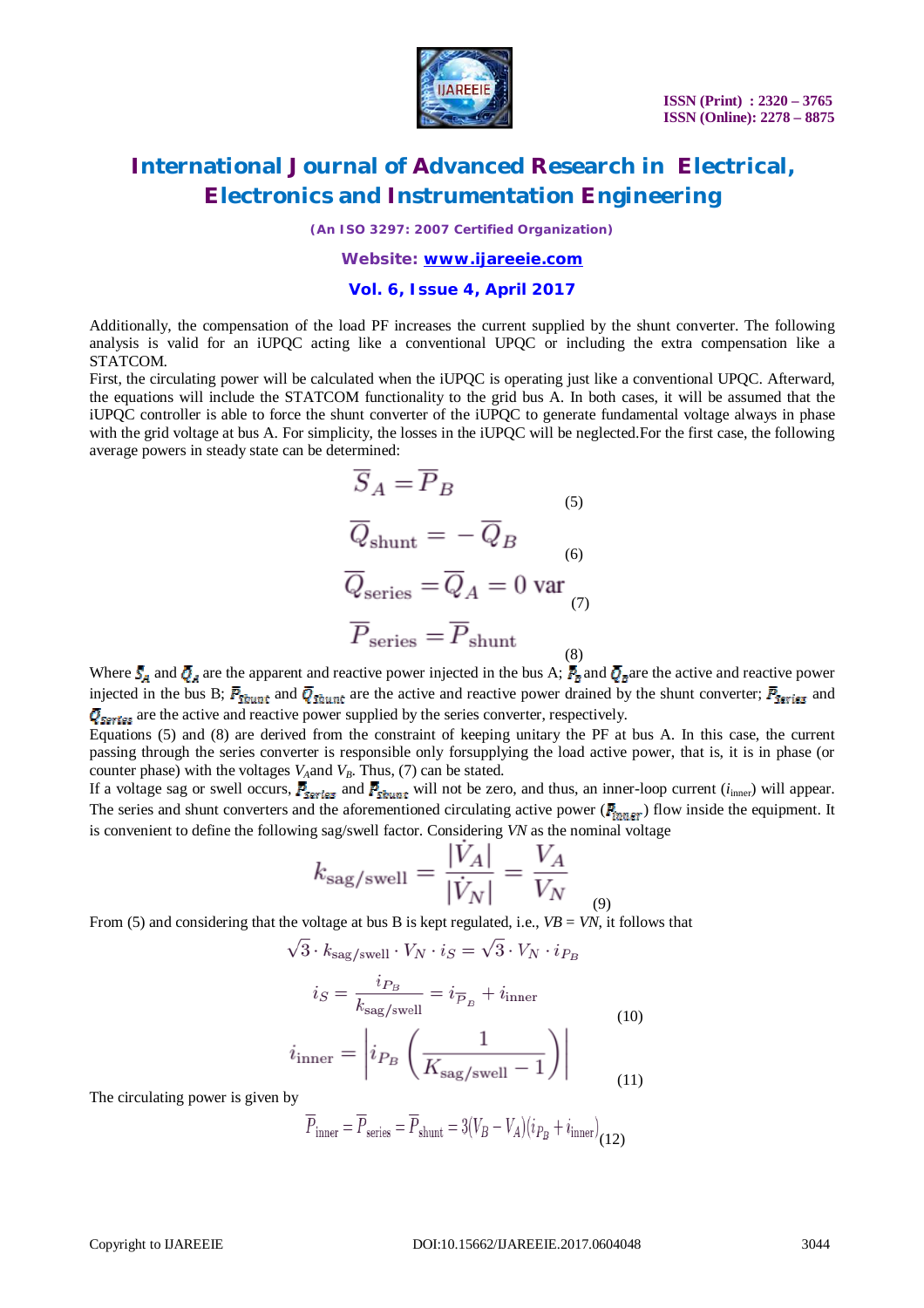

*(An ISO 3297: 2007 Certified Organization)*

*Website: [www.ijareeie.com](http://www.ijareeie.com)*

**Vol. 6, Issue 4, April 2017**

From (11) and (12), it follows that

$$
\overline{P}_{\text{inner}} = 3(V_N - V_A) \left( \frac{\overline{P}_B}{3V_N} \frac{1}{k_{\text{sag/swell}}} \right)
$$
\n
$$
\overline{P}_{\text{inner}} = \overline{P}_{\text{series}} = \overline{P}_{\text{shunt}} = \frac{1 - K_{\text{sag/swell}}}{k_{\text{sag/swell}}} \overline{P}_B
$$
\n(14)

Thus, (14) demonstrates that  $\vec{P}_{inner}$  depends on the active power of the load and the sag/swell voltage disturbance. In order to verify the effect on the power rate of the series and shunt converters, a full load system

 $\overline{S}_B = \sqrt{\overline{P}_B^2 + \overline{Q}_B^2} = 1$  p.u.<sub>with</sub>PF ranging from 0 to 1 was considered. It was also considered the sag/swell voltage disturbance at bus A ranging *k*sag*/*swell from 0.5 to 1.5. In this way, the power rating of the series and shunt converters are obtained through  $(6)$ – $(8)$  and  $(14)$ .

The apparent power of the series and shunt power converters. In these figures, the  $k_{\text{sar}}/$ <sub>swell</sub>-axis and the PF-axis are used to evaluate the power flow in the series and shunt power converters according to the sag/swell voltage disturbance and the load power consumption, respectively. The power flow in the series converter indicates that a high power is required in case of sag voltage disturbance with high active power load consumption. In this situation, an increased  $\bar{P}_{inner}$  arises and high rated power converters are necessary to ensure the disturbance compensation. Moreover, in case of compensating sag/swell voltage disturbance with high reactive power load consumption, only the shunt converter has high power demand, since  $\bar{P}_{inner}$  decreases. It is important to highlight that, for each PF value, the amplitude of the apparent power is the same for capacitive or inductive loads. In other words, the same for  $\bar{Q}_z$  capacitive or inductive.

If the iUPQC performs all original UPQC functionalities together with the STATCOM functionality, the voltage at bus A is also regulated with the same phase and magnitude, that is,  $\vec{V}_A = \vec{V}_B = \vec{V}_M$ , and then, the positive sequence of the voltage at the coupling transformer is zero ( $\bar{V}_{\text{series}}$ =0). Thus, in steady state, the power flow is determined by

$$
\overline{S}_A = \overline{P}_B + \overline{Q}_{\text{STATCOM (15)}} \qquad \qquad \overline{Q}_{\text{STATCOM}} + \overline{Q}_{\text{series}} = \overline{Q}_{\text{shunt}} + \overline{Q}_B \qquad (16)
$$

$$
Q_{\text{series}} = 0 \text{ var} \tag{17}
$$

$$
\overline{P}_{\text{series}} = \overline{P}_{\text{inner}} = 0 \,\text{W}_{(18)}
$$

Where  $\bar{Q}_{\text{STATCOM}}$  is the reactive power that provides voltage regulation at bus A. Ideally, the STATCOM functionality mitigates the inner-loop active power flow ( $\bar{P}_{inner}$ ), and the power flow in the series converter is zero. Consequently, if theseries converter is properly designed along with the coupling transformer to synthesize the controlled currents  $I_{+1}$   $_{a}$  and  $I_{+1}$   $_{b}$ , as shown in Fig. 5.3, then a lower power converter can be employed. Contrarily, the shunt converter still has to providethe full reactive power of the load and also to drain the reactive power injected by the series converter to regulate the voltage at bus A.

#### **IV.SUPER CONDUCTING MAGNETIC ENERGY**

Superconducting Magnetic Energy Storage (SMES) systems are one of the most promising superconductivity Applications in power systems . An SMES device Consists on a superconducting coil, in which it is possible to store energy, connected to a grid by means of a power Electronics interface. The stored energy can be kept for a Relatively long time due to the virtually zero resistance of the superconductor. When compared to other energy storage devices, it has a low energy density, but a high power density, which indicates that this device can be used for power quality applications. The utilization of an SMES device to overcome power quality issues has already been discussed for several years and such devices have been used to compensate voltage sags/swells, mitigate frequency oscillations and operate as UPS, amongst other applications.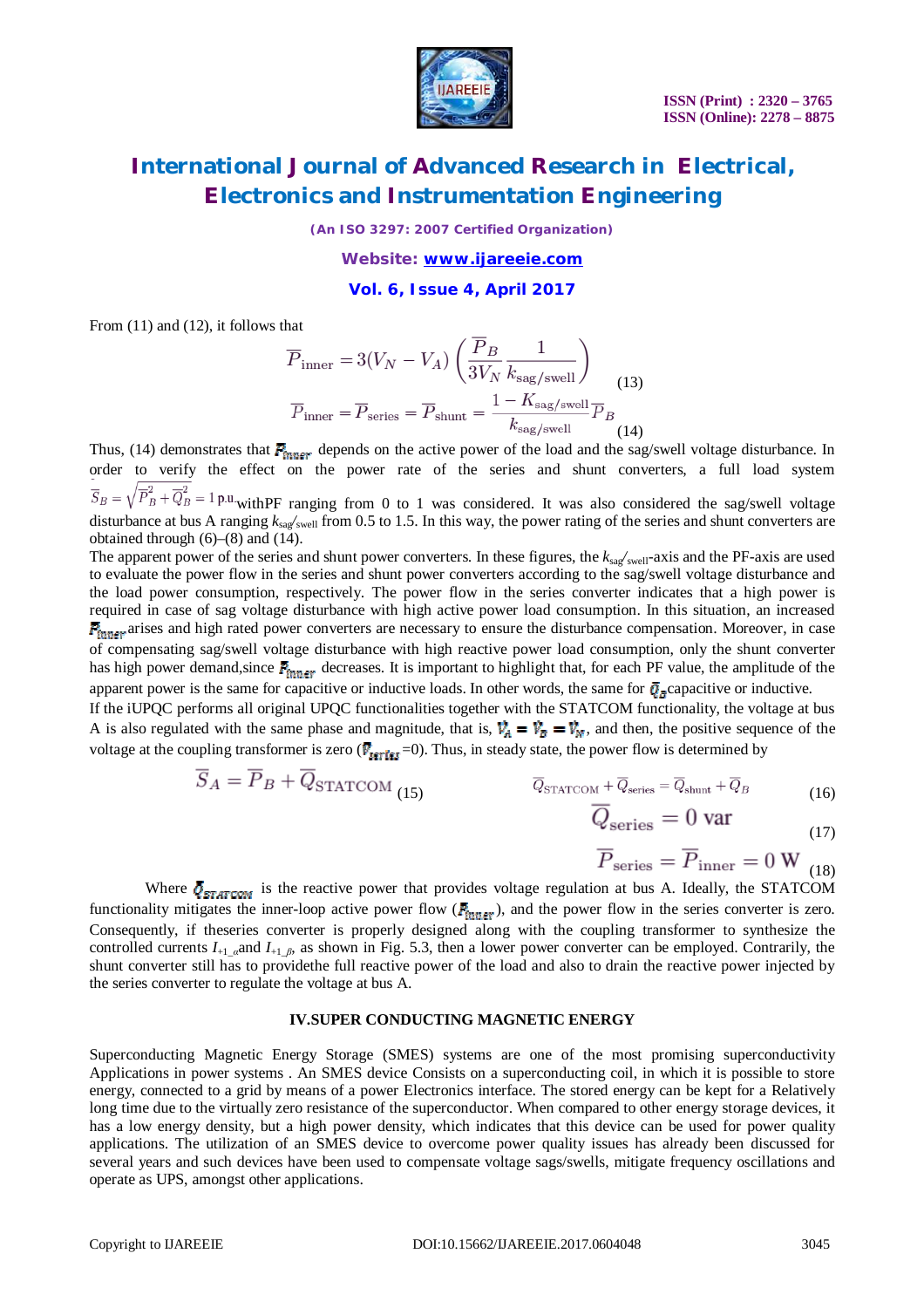

*(An ISO 3297: 2007 Certified Organization)*

### *Website: [www.ijareeie.com](http://www.ijareeie.com)*

### **Vol. 6, Issue 4, April 2017**

An SMES is a very complex system, composed by three main components: a superconducting (SC) coil (placed inside a cryostat) where energy is stored; a Power Converter System (PCS), which is a power electronics bidirectional converter, responsible for the exchange of energy with the grid to which the SMES is connected, and a Control System (CS) responsible for controlling all energy exchanges with the grid and also for over viewing and protecting the conditions of the SC coil. depicts a typical configuration of the systems.



SMES system constitution

In this particular case, because it is a simulation work and because the SMES is connected to a DC bus, several simplifications are possible. The PCS becomes simpler than the used one when the SMES is connected to an AC grid. In this case, it is necessary to use only a DC/DC converter. The typical choice is a chopper converter, due to its simplicity. The control strategy used in the PCS also becomes simpler due to this fact, which will also decrease the complexity of the CS. Other simulations are performed on the controller of the SMES: all variables related to the cryogenic system and protection of the SC coil are not considered. However, since the hybrid system is supposed to be able to overcome voltage swells, it necessary to add a resistor in parallel with the SC coil, so that the excess energy (in case of a voltage swell) can be dissipated. This dissipation of energy will only occur if the SMES is already fully charged.

#### **V.MATLAB/SIMULATION RESULTS**



Fig 6 Matlab/simulation circuit for conventional method of iUPQC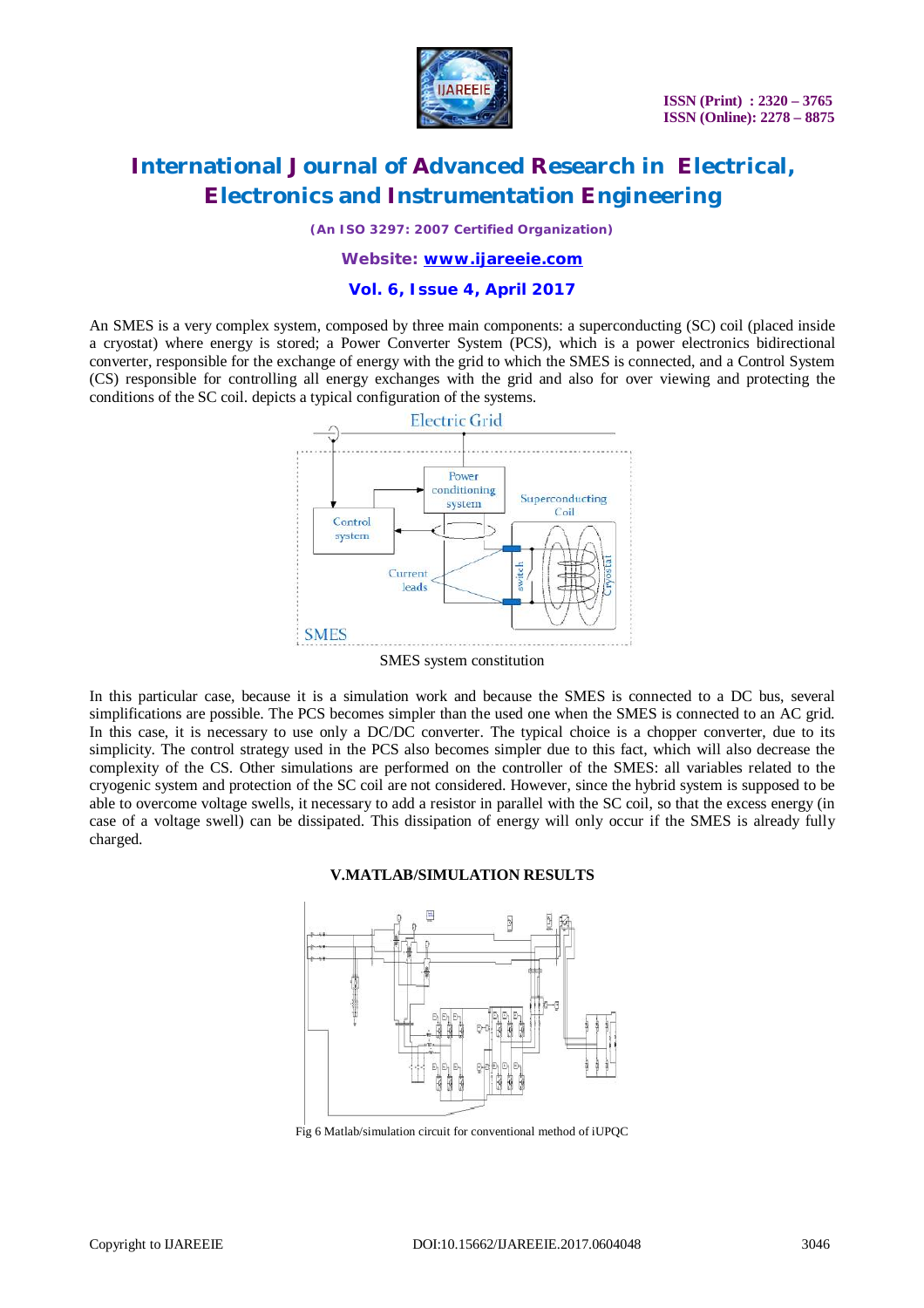

*(An ISO 3297: 2007 Certified Organization)*

*Website: [www.ijareeie.com](http://www.ijareeie.com)*

### **Vol. 6, Issue 4, April 2017**



Fig 7 simulation wave form of iUPQC response at no load condition grid voltages *VA*, load voltages *VB*, and grid currents



Fig 9 simulation wave form of iUPQC voltage and current at no load



Fig 10 simulation wave form of iUPQC response at no load condition grid voltages *VA*, load voltages *VB*, and grid currents with fuzzy controller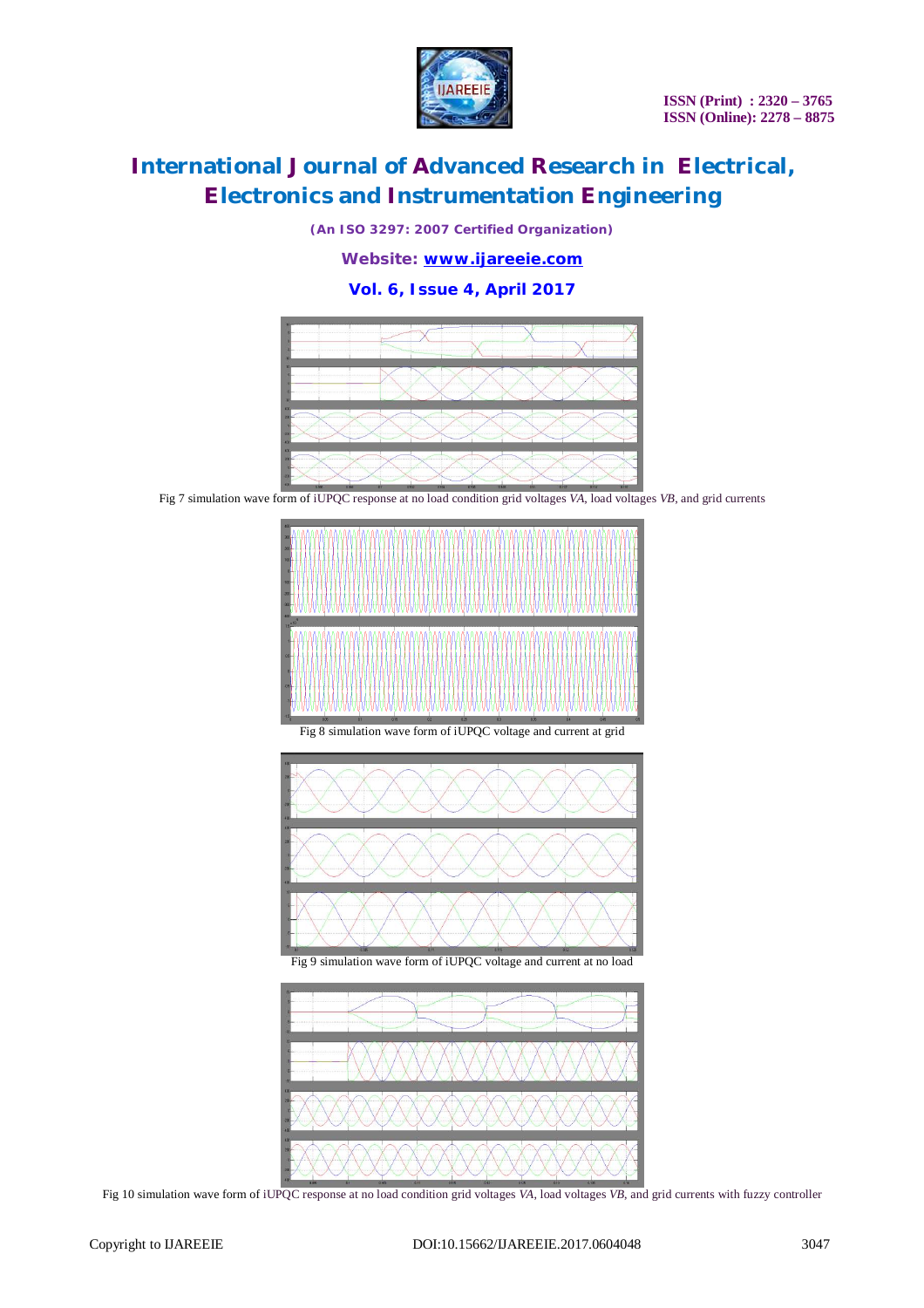

*(An ISO 3297: 2007 Certified Organization)*

*Website: [www.ijareeie.com](http://www.ijareeie.com)*

**Vol. 6, Issue 4, April 2017**



Fig 11: Simulation model of SMES Circuit



Fig 12: Simulation Waveforms of upqc and smes units

#### **VI.CONCLUSION**

The results is through with iUPQC using Fuzzy Logic Controller and design with Matlab/Simulation Technique in ABC reference frame and using series active filter and parallel active to compensate the harmonics from nonlinear load current. A fuzzy code designed to control something, which may be a software or hardware is used from small circuits to large mainframes. First create the membership values (fuzzy) and specify the rule table and also determine your procedure for defuzzifying the result. A proposed scheme of iUPQC using fuzzy controller in ABC reference frame of both the active filters and their control loops are generated by a digital signal processor (DSP) and to related to other proposed controls its utilization is better for a sinusoidal reference and to eliminate the harmonic from source to load.

#### **REFERENCES**

[1] K. Karanki, G. Geddada, M. K. Mishra, and B. K. Kumar, "A modified three-phase four-wire UPQC topology with reduced DC-link voltage rating," IEEE Trans. Ind. Electron., vol. 60, no. 9, pp. 3555–3566, Sep. 2013.

[2] V. Khadkikar and A. Chandra, "A new control philosophy for a unified power quality conditioner (UPQC) to coordinate load-reactive power demand between shunt and series inverters," IEEE Trans. Power Del., vol. 23, no. 4, pp. 2522–2534, Oct. 2008.

[3] K. H. Kwan, P. L. So, and Y. C. Chu, "An output regulation-based unified power quality conditioner with Kalman filters," IEEE Trans. Ind. Electron., vol. 59, no. 11, pp. 4248–4262, Nov. 2012.

[4] A. Mokhtatpour and H. A. Shayanfar, "Power quality compensation as well as power flow control using of unified power quality conditioner," in Proc. APPEEC, 2011, pp. 1–4.

[5] J. A. Munoz et al., "Design of a discrete-time linear control strategy for a multi cell UPQC," IEEE Trans. Ind. Electron., vol. 59, no. 10, pp. 3797– 3807, Oct. 2012.

[6] V. Khadkikar and A. Chandra, "UPQC-S: A novel concept of simultaneous voltage sag/swell and load reactive power compensations utilizing series inverter of UPQC," IEEE Trans. Power Electron., vol. 26, no. 9, pp. 2414–2425, Sep. 2011.

[7] V. Khadkikar, "Enhancing electric power quality using UPQC: A comprehensive overview," IEEE Trans. Power Electron., vol. 27, no. 5, pp. 2284–2297, May 2012.

[8] L. G. B. Rolim, "Custom power interfaces for renewable energy sources," in Proc. IEEE ISIE, 2007, pp. 2673–2678.